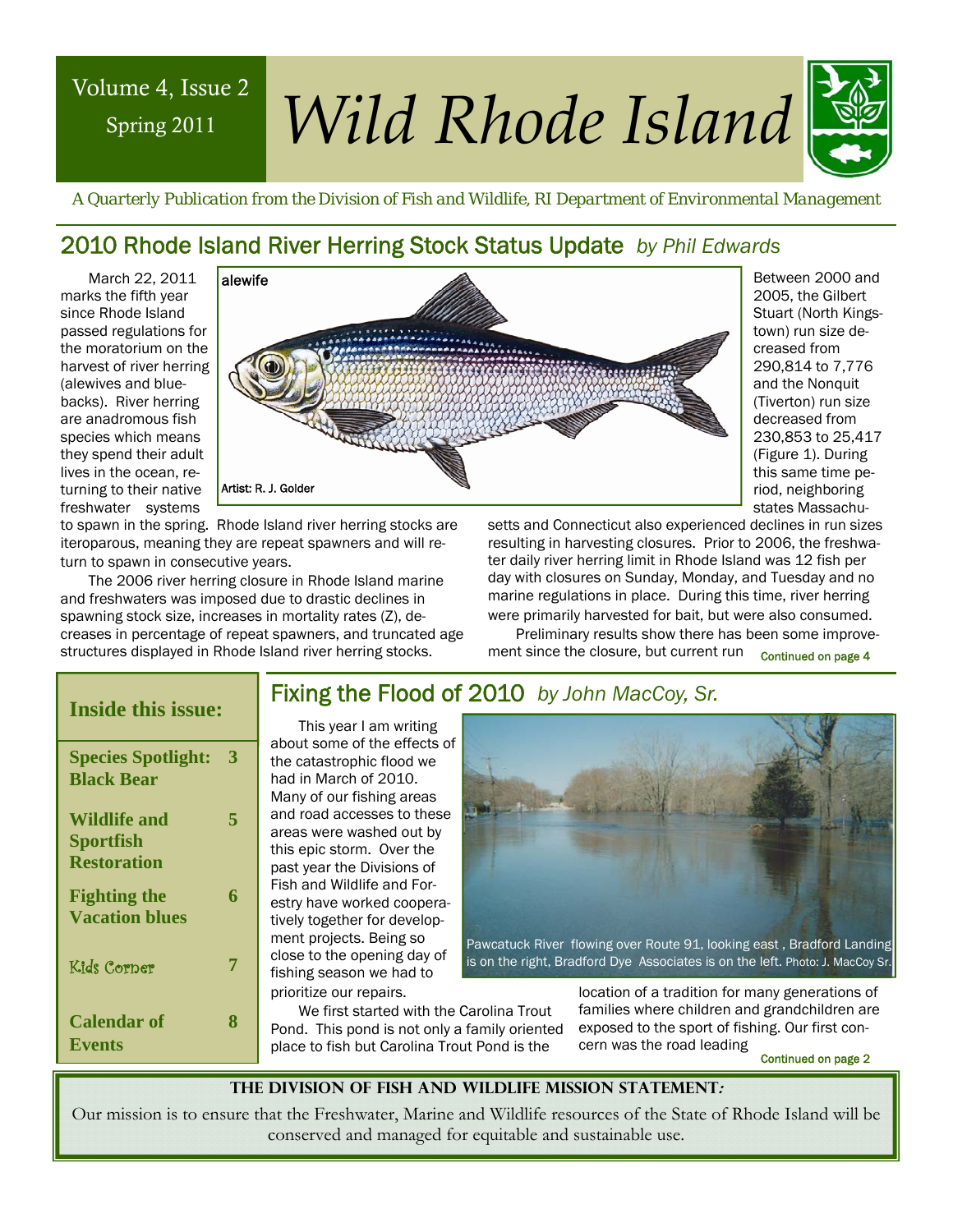#### Wild Rhode Island



*Janet Coit, Director Rhode Island Department of Environmental Management* 

*Larry Mouradjian, Associate Director, Bureau of Natural Resources* 

*Wild Rhode Island* is a quarterly publication of the Rhode Island Department of Environmental Management Division of Fish and Wildlife. Printing is supported by the Aquatic Resource Education program (*Federal Aid Grant F-42-E*).

Publisher: Kimberly Sullivan, Principal Fisheries Biologist, ARE Coordinator

Editor: Veronica Masson, **Luttof:** verbritta Masson,<br>Principal Fisheries Biologist

For a free subscription to *Wild Rhode Island* please call (401) 789-0281 or send an email to veronica.masson@dem.ri.gov. Please indicate whether you would like to have the newsletter sent to you via email or US mail.

> *Wild Rhode Island* is also available on the web at: www.dem.ri.gov

To report an environmental emergency or violation please call the RIDEM Division of Law Enforcement (401) 222-3070

# Fixing the Flood of 2010 *by John MacCoy, Sr. cont. from pg. 1*

to the trout pond. In places the washouts were up to six feet wide and four feet deep. On the road, 60 tons of rip-rap stone and 120 tons of processed gravel were used. We started the road repair at 7:30 am and worked until dark to enable cars to pass. The next day we finished by grading the road.

The next hurdle at the trout pond was the major wash-out caused by the pond overflowing the banks. This in turn caused a washout measuring about 100 feet long, in places 30 feet wide and six feet deep. The only thing we could do is make a safe passageway through the wash-out so the public could access the pond. Using the bobcat, we cut a walkway through the washout so the public could safely walk to the other end of the pond. See pictures of the fence installation along with James Pendlebury up to his neck, which gives you an idea how deep the wash-out was.

Many other places were affected by the storm including the boat ramp and parking lot at Watchaug Pond. The parking lot was completely under the water, which reached to the road. The restoration of the parking lot required about 30 tons of gravel.

At Bradford Landing the Pawcatuck River came across Route 91 and went through the property of the Bradford Mill, which is located across the street from our boat ramp access. The river completely knocked over the mill owners fence. In the parking lot at the Division of Fish and Wildlife boat ramp at Bradford Landing, there was a large sink hole caused by the river overflowing its banks. It took about 60 tons of rip-rap stone to fill this hole.

While we hope not to have a repeat of the floods of 2010, with the spring rains coming the development crew of the Division of Fish and Wildlife is ready to repair whatever is necessary to make sure that Opening Day of trout season is a success.

All photos by J. MacCoy



Page 2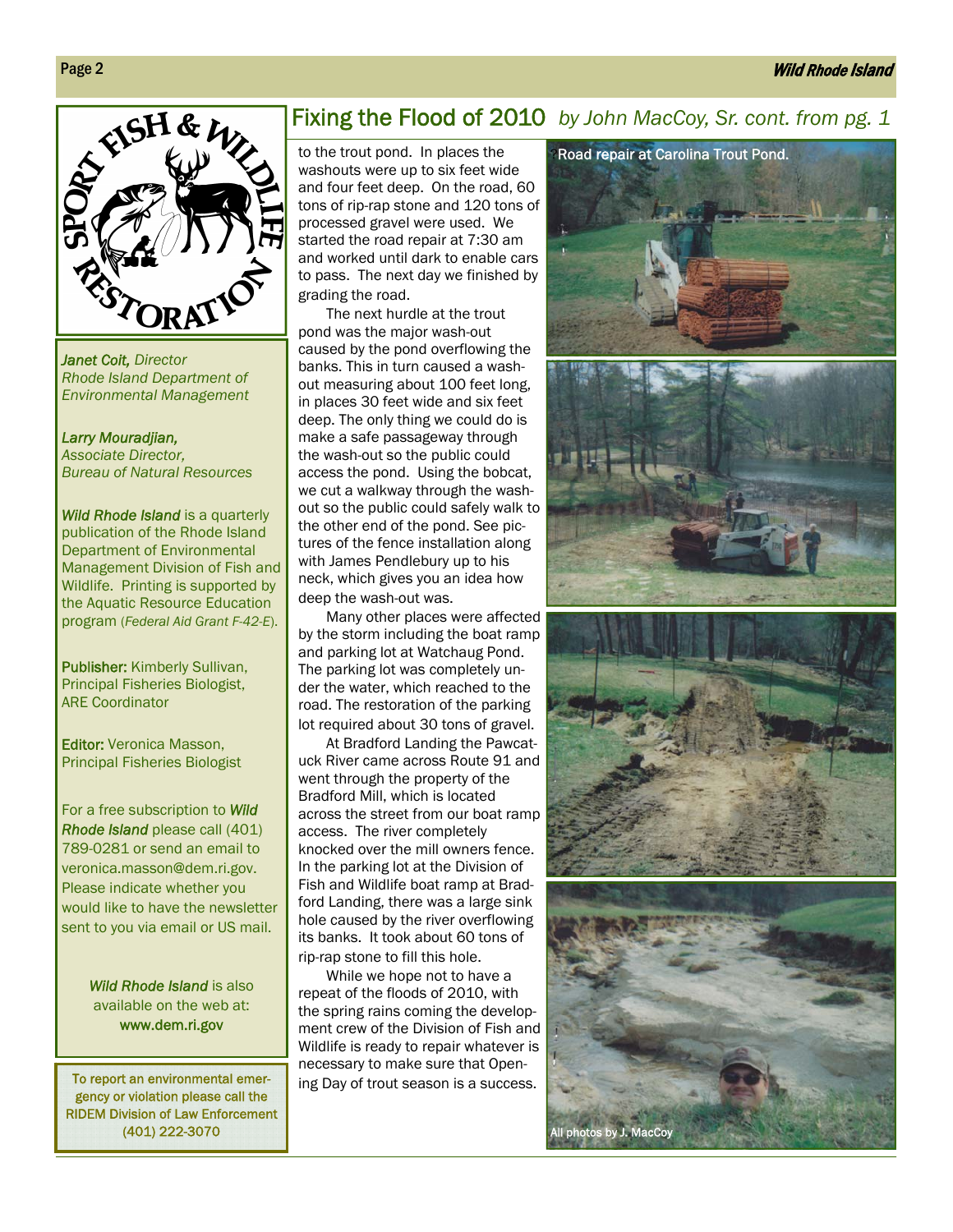#### Volume 4, Issue 2 Page 3

## Species Spotlight: Black Bear *by Charles Brown*

After an absence of more than 200 years, the report of a black bear sighting in Rhode Island today is enough to bring out reporters from all the local television and newspaper outlets, hoping to get the scoop on the whereabouts of this large and impressive, yet shy and elusive animal. Whether it will still be "breaking news" a few years from now remains to be

seen as bear sightings become more commonplace in our state.

The American black bear (*Ursus americanus*) originally ranged throughout all of the forested portions of North America including all of what is now known as New England. It is the only species of bear that occurs in the eastern United States. Historical records are scarce but it is likely that bears were extirpated (became locally extinct) from Rhode Island sometime before 1800. The clearing of land for agriculture and other uses along with unregulated persecution and harvest pushed the remaining populations into the most remote and undisturbed parts of New England and North America. Colonists considered bears pests of agricultural crops and a danger to livestock and routinely shot bears on site in the era before game laws and management agencies were in place. In "The Mammals of Rhode Island" authors John Cronan and Albert Brooks recount one historical record from October 14, 1734 of a bear shot



in Barrington by the local parson. According to the parson, the bear weighed 187 1/4 lbs and "was sold for two pounds, 8 shillings, five pence… and I was cheated out of every farthing."

After several centuries of population declines and range constriction, black bear populations today are increasing in many areas and beginning to reoccupy some of their former range. As former agricultural lands in the northeast revert back to forest, they have the potential to become bear habitat. Today, bears are managed and protected as game animals, with harvest strictly regulated or prohibited. Bear populations in Massachusetts and Connecticut are increasing at rates estimated to be seven to eight percent per year. Once considered to be intolerant of human activity, bears are now known to be able to live in close proximity to people, but not always without problems.

Bears belong to the mammal order Carnivora, but they are omnivorous in the true sense of the word. They are not built for stalking and pursuit , lacking the necessary speed and agility for preying on adult animals. Insects and insect larvae make up a significant portion of their diet, and they will scavenge dead animals (carrion) as well. Fruits, vegetation, and nuts are also a major component of a bear's diet.

In spring, bears will eat grasses and the leaves, buds, and tubers of a variety of plants. Blueberries, blackberries, and other fruits are highly sought after during the summer. In the fall, acorns and other mast crops such as beech nuts are eaten in large quantities. In poor mast years bears will often move great distances in search of available foods. Black

> bears are excellent climbers and will readily climb trees to collect nuts or to escape danger.

> Black bears lead mostly solitary lives with the exception of females with cubs or coming together to mate. Adult bears are territorial, and may defend their territories from intrusions by other unwelcome bears. Adult females may have territories of 2 to 6 square miles, while the territories of adult males are much larger, often encompassing the territories of a number of adult females. Bears have a complex social organization and use scent and visual markings such biting and clawing trees to convey messages such as territorial boundaries, identity, and reproductive status. Bears vocalize in a number of ways but not by loud growls as often depicted in television programs and movies. They use various grunts, blowing bursts of air through their nostrils or clacking of their teeth to convey moods such as pleasure, pain, nervousness, or fear. In this way, bears avoid altercations

with other bears. Bears will sometimes bluff charge or stamp the ground with their front feet if they feel threatened or are approached too closely, but rarely follow through with an attack.

As an adaptation to living through periods of food scarcity, bears hibernate in some parts of their range. Cold weather is not as much of a factor as their den sites are often as cold as their surroundings. Bears may use hollow trees, small caves, brush piles, or simply a low spot on the ground to hibernate. They gather leaves, grasses, moss, or other materials to sleep on. They reduce their metabolism by half, lowering their heart rate and body temperature. They are able to maintain their body temperature at a level at which they can respond to danger or nurse or tend to cubs because of their thick fur and fat accumulated during the fall. Bears do not eat, drink, or defecate while they are hibernating. If disturbed, bears can arouse quickly from hibernation.

Breeding season for bears occurs in June or early July, with adult male bears competing for rights to breed with as many females as possible. Female bears will generally not breed before they are at least three or four years old. Males will usually not achieve enough "status" to breed until they are much older. Adult females breed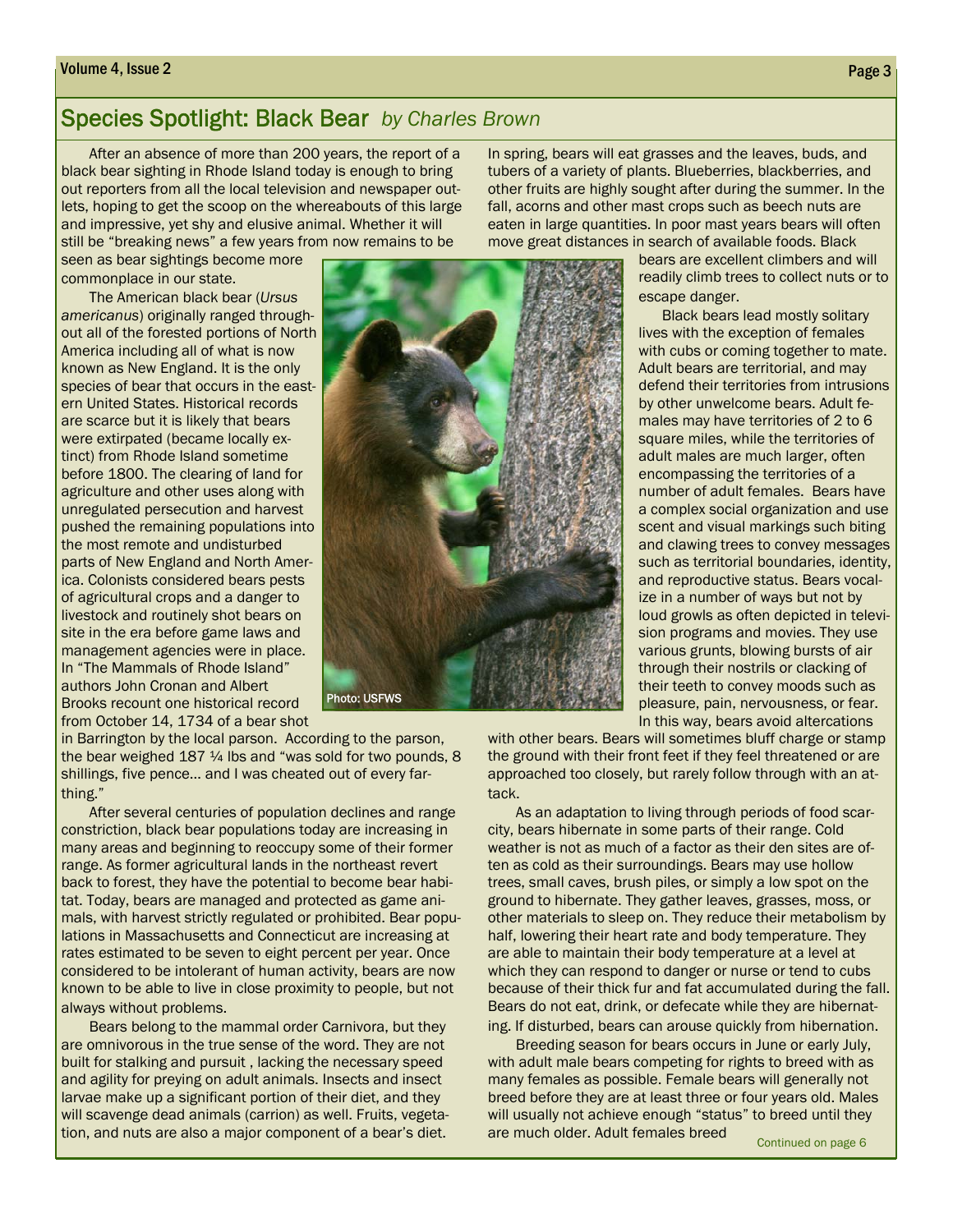# 2010 Rhode Island River Herring Update *by Phil Edwards continued from page 1*

sizes are still well below the estimated run sizes recorded prior to the decline during the 1999 to 2001 time period. Using three year averages and comparing the 2004 to 2006 time frame with the 2008 to 2010 period, the average run size at Gilbert Stuart increased from 14,965 to 67,921 and the Nonquit run size also increased from 47,504 to 104,288. Likewise mortality rates (Figure 2) and the percentage of repeat spawners (Figure 3) have shown some improvement.

Currently, the RI river herring moratorium will continue through 2011. Towards a restoration goal, the Division of Fish and Wildlife will continue to monitor runs throughout the state, transplant adult broodstock into extirpated or restored systems, work with partners on numerous fish passage projects, and represent the state at regional meetings. The Division has monitored run sizes at the Gilbert Stuart fishway since 1981 and Nonquit fishway since 1999 using various methods including electronic fish counters and direct count methods. In 2003, volunteers from the Buckeye Brook Coalition in Warwick began conducting direct counts to monitor run sizes, and in 2010, the Woonasquatucket and Hunt River watershed volunteers initiated direct count surveys on their river systems. The Division anticipates these new estimates will be important in developing recommendations for future river herring regulations. Juvenile river herring are also monitored as they are exiting freshwater systems and the marine section monitors juveniles and adult river herring in marine waters. Marine time series surveys include the RI Trawl Survey (since 1979), the Narragansett Bay Seine Survey (since 1988), and the RI Coastal Pond Survey (since 1993) (Figure 4).

There are many theories for the drastic decline in run sizes prior to 2006, including overfishing, an increase in predators, an ocean by-catch fishery and loss of freshwater nursery and spawning habitat. Many state and federal agencies, marine fishery councils, and private organizations are looking at a variety of issues, and considering future management measures to protect river herring stocks. In addition, ASMFC Amendment 2 (2009) of the River Herring FMP will require states to submit an approved sustainability plan for recreational and commercial river herring fisheries. States that do not provide approved plans will have to close their river herring fisheries on January 1, 2012. Currently Rhode Island, Massachusetts, Connecticut and North Carolina have river herring moratoria in place.

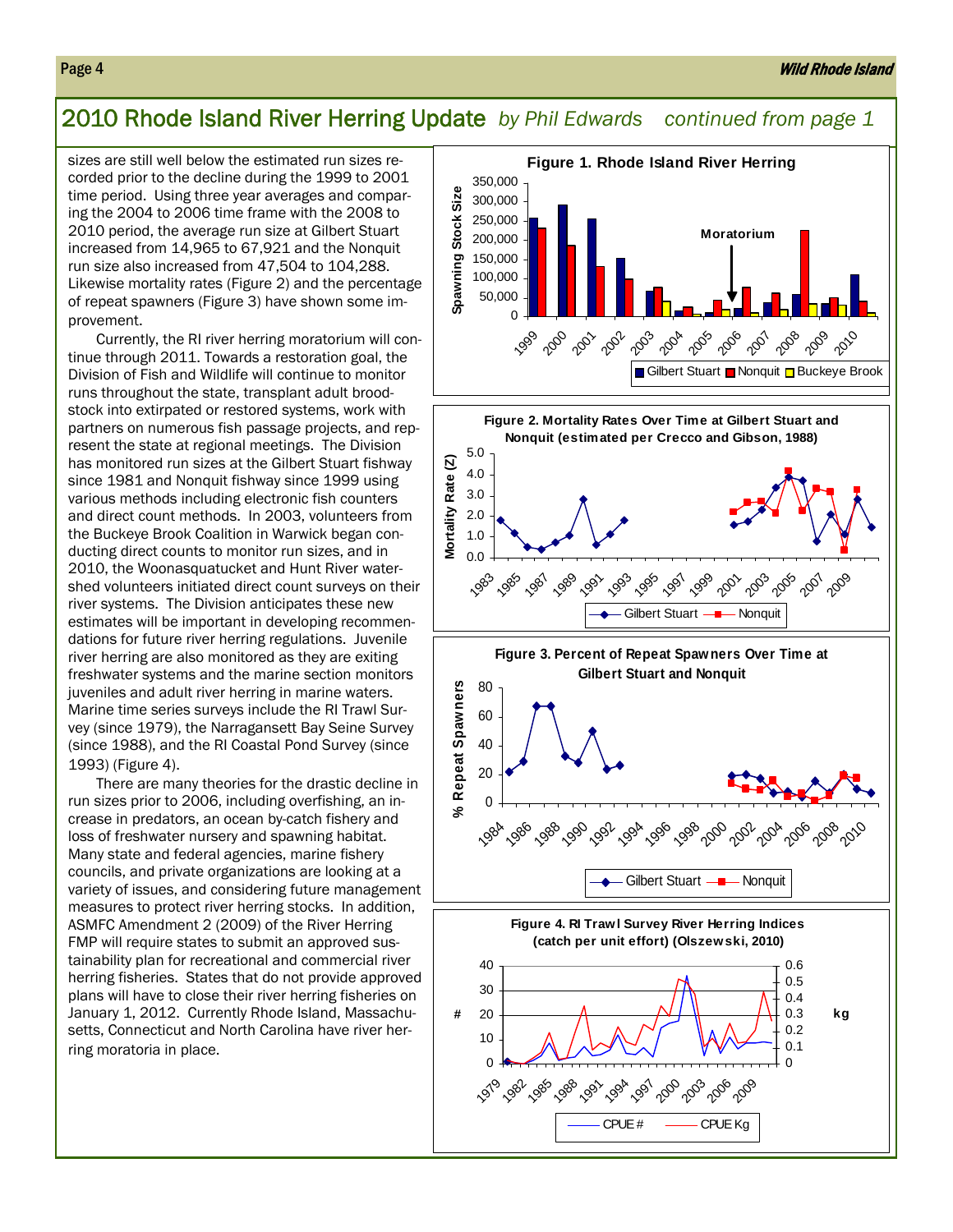#### Volume 4, Issue 2 Page 5

# The Wildlife and Sportfish Restoration Program *by Najih Lazar and Veronica Masson*

The wide variety of programs in the Division of Fish and Wildlife are primarily funded from two federal programs collectively called Wildlife and Sportfish Restoration (WSFR). These grant programs are managed by the U. S. Fish and Wildlife Service. The WSFR program is unlike any other in the world and has allowed sportmen and women to protect and manage the natural resources of states and territories. This benefits not only hunting, fishing and boating, but also all other recreational uses. In Rhode Island this federal funding has been used for a variety of projects and programs. Following is a description of the how the funding is generated, dispersed to us and spent.

The WSFR program is divided in two sections; these are the Wildlife Restoration (Pittman Robertson Act) and the Sportfish Restoration (Wallop-Breaux/Dingell Johnson Act – *WB/DJ*). There are strict federal guidelines regarding the use of funds.

The Federal Aid in Wildlife Restoration Act or "Pittman-Robertson Act" has been amended several times, and provides funding to States for management and restoration of wild game species. Funds from an 11 percent excise tax on sporting arms and ammunition are appropriated to the Secretary of the Interior and apportioned to States on a formula basis. Project activities supported by Wildlife Restoration funding include acquisition, maintenance and improvement of







wildlife habitat; introduction of wildlife into suitable habitat, research, surveys, inventories and management of wild game species, acquisition and development of access facilities for public use, and hunter education programs, including construction and operation of public target ranges.

The Sportfish Restoration program (*WB/DJ*) is funded by an excise tax on the purchase of fishing equipment and motorboat fuel. Each state receives a share annually, based 60 percent on its licensed anglers and 40 percent on its land and water area. No state receives more than 5 percent or less

cated a certain set amount of funding. In 2009, about 69% of the Division of Fish and Wildlife's costs were charged to federal aid, 23% of program costs were charged to license receipt accounts, and the remaining 9% was charged to the state general fund account.

The Division takes the responsibility of using these funds to provide excellent hunting, angling and boating opportunities very seriously. We try our best to make these opportunities available to our constituents and also consider the other recreational users of our facilities.

than 1 percent of each year's total apportionment. Rhode Island is considered a minimum state and receives the minimum 1% of the total, along with several other states. The Act requires states to allocate at least 15% of their apportioned funds for acquiring, developing, or improving facilities for public access for recreational boating purposes. In addition, states may use up to 10 % of apportioned funds for aquatic education.

 The Division utilizes the Sportfish Restoration funds to support a number of research and monitoring projects. These include marine recreational finfish surveys, freshwater fisheries research, anadromous fisheries restoration, the trout hatcheries, boating access infrastructure and maintenance. In addition, aquatic education programs offer Rhode Islanders a chance to become stewards of their waterways through a variety of training workshops.

 The programs use a costreimbursement method, where the state covers the full amount of an approved project then applies for reimbursement through WSFR for up to 75% of the project expenses. The state must match at least 25% of the project costs from a non-federal source. The Division of Fish and Wildlife provides the matching funds from revenues of the sale of licenses for hunting, freshwater fishing, commercial shellfishing, and recently saltwater fishing. Each year we are allo-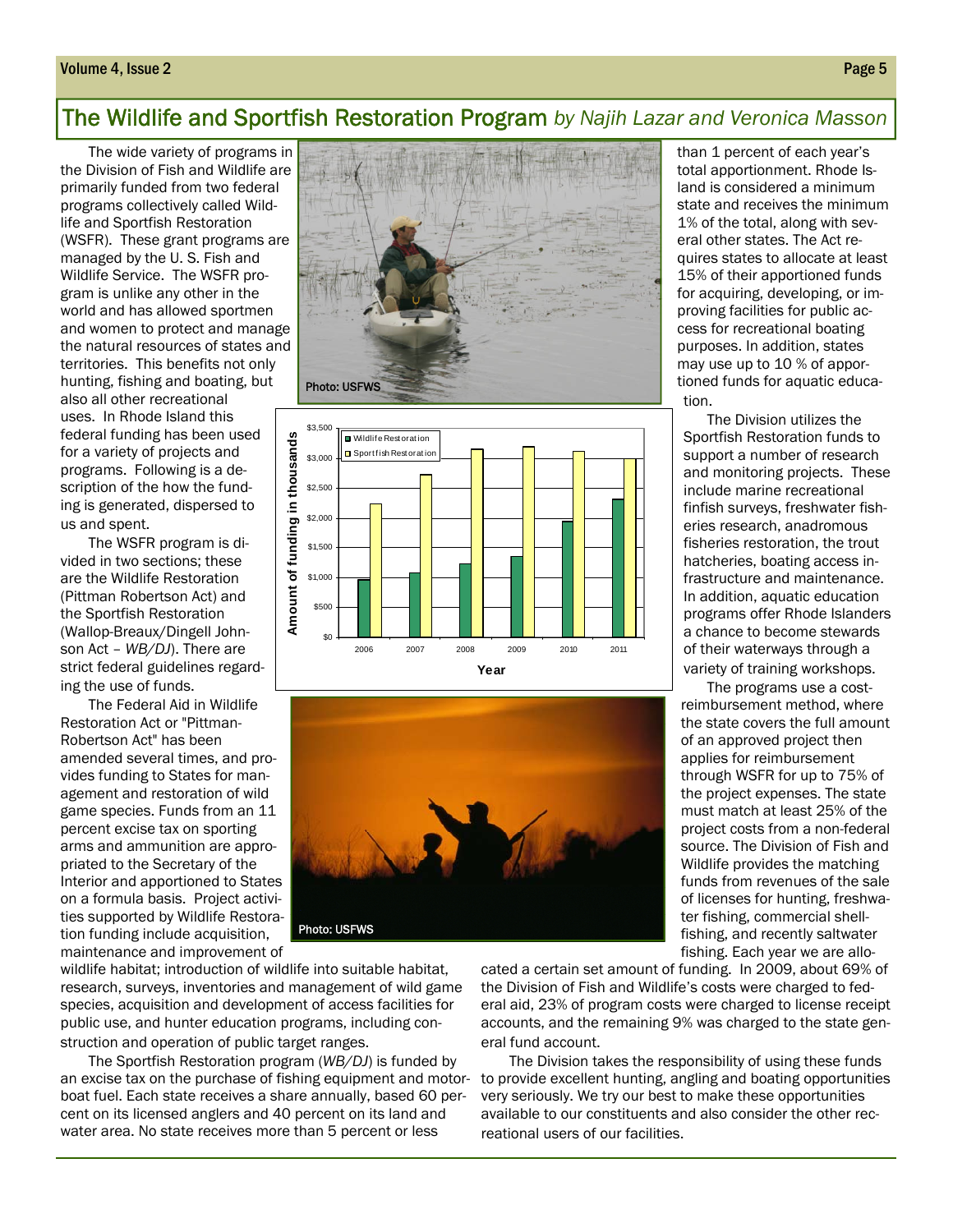# Fighting the Vacation Blues *by Kimberly Sullivan*

February vacation can be a tough time for kids to be home from school: in this economy some activities are too expensive, it's too cold to be outdoors for very long, and everyone goes stir crazy if they are confined to the house the whole time. Well, this year the Department of Environmental Management worked on ideas to alleviate some of



those winter blues. The Division of Fish and Wildlife offered Rhode Islanders the opportunity to visit the Lafayette Trout Hatchery in North Kingstown.

Located off the beaten path, the Lafayette Trout Hatchery is our most modern hatchery, equipped with a new hatch house, cement raceways, and a conference room. The hatchery raises four different types of trout. During the Tuesday and Thursday of February vacation week, the hatchery was open between 10am and 2pm and offered a variety of activities including tours of the hatch house, where all the young fry are raised, feeding the large fish outside in our production



line and making a fishy craft project. The event was a success and over 350 people from all over Rhode Island came to visit and learn about the fish and the hatchery.

 Due to the success of this program, the DEM will be offering other fun and educational opportunities during the April vacation week as well. Activities will include another hatchery tour at Lafayette Trout Hatchery, a Marine Ecology program at Jerusalem Coastal Lab facilities in

South Kingstown, and a Learn-To-Fish program at the Aquatic Resource Education Pond at our Carolina Trout Hatchery. Check back periodically for exact dates and other DEM events offered throughout vacation and the year: www.dem.ri.gov. For more information on these programs and scheduling group tours, please contact Kimberly Sullivan, ARE Coordinator, at Kimberly.sullivan@dem.ri.gov or 401-539-7333.

# Species Spotlight: Black Bear *by Charles Brown continued from page 3*

every other year, the cubs staying with their mother until they are one and a half years old. Cubs are born in the den during January. They weigh less than a pound and are born altricial, meaning they are hairless, helpless, and with their eyes closed at birth. The average litter is two but may be more or less depending on the age and health of the female. Bear cubs will weigh about three to 10 pounds by the time they leave the den in the spring. Bear mothers will teach their cubs what foods are good to eat, where and when to find them and what dangers to avoid. Bears are highly intelligent and remember where predictable food sources will be. Cubs will spend the following winter with their mother. When the cubs are 16 to 17 months old they will either leave on their own or be encouraged to leave by their mother as she prepares to breed again. Young females will typically stay close to their mother, often establishing sub-territories within or adjacent to her territory. Young males however often travel great distances, sometimes more than 100 miles in search of unoccupied territory. It is the young males that will be the first to re-colonize new areas such as Rhode Island.

The return of bears to Rhode Island and other parts of their historic range should be viewed as a wildlife success story. However, there are a number of management issues that state wildlife agencies must contend with as bears move back into areas from which they were long absent. In some parts of their range loss of habitat remains a significant concern for the long term viability of bear populations. Bears come into conflict with humans when they are attracted to human-related food sources such as bird feeders, garbage, pet food, bee hives, livestock, and agricultural crops. Residents in areas where bears occur can take steps to minimize

the potential for conflicts with black bears. Properly securing livestock feed, garbage, and other potential food sources will prevent many problems from occurring. The use of electric fencing can be effective in preventing damage to apiaries or attacks on livestock. Bird feeders should be taken down in April and not put up until November or made completely inaccessible to avoid attracting bears into backyards. Bird seed is high in fat and protein content, which is often lacking in a bear's normal diet making feeders an attractive target. Never intentionally feed bears. It is illegal to intentionally feed bears in Rhode Island. Those that are fed by humans almost always will become nuisances to other property owners and not be tolerated.

The likelihood of a black bear attacking a human is extremely low. Bears are typically shy, reclusive animals and will normally avoid contact with people. Given an opportunity, a bear would rather retreat than confront a person. In 2002, the Department adopted a Policy Regarding Problem Black Bears. The intent of the policy is to establish guidelines for Department personnel responding to various situations involving black bears that develop nuisance or destructive behaviors. Public education is major component of the plan, the goal being to prevent problems from occurring.

We have habitat in Rhode Island capable of supporting bears. The future of black bears will depend on public attitude and actions as much as suitable habitat. We can, as have residents of the other five New England states, learn to coexist with bears and enjoy this wildlife success story.

To keep track of bear activity, report bear sightings to the Division of Fish and Wildlife at 789-0281.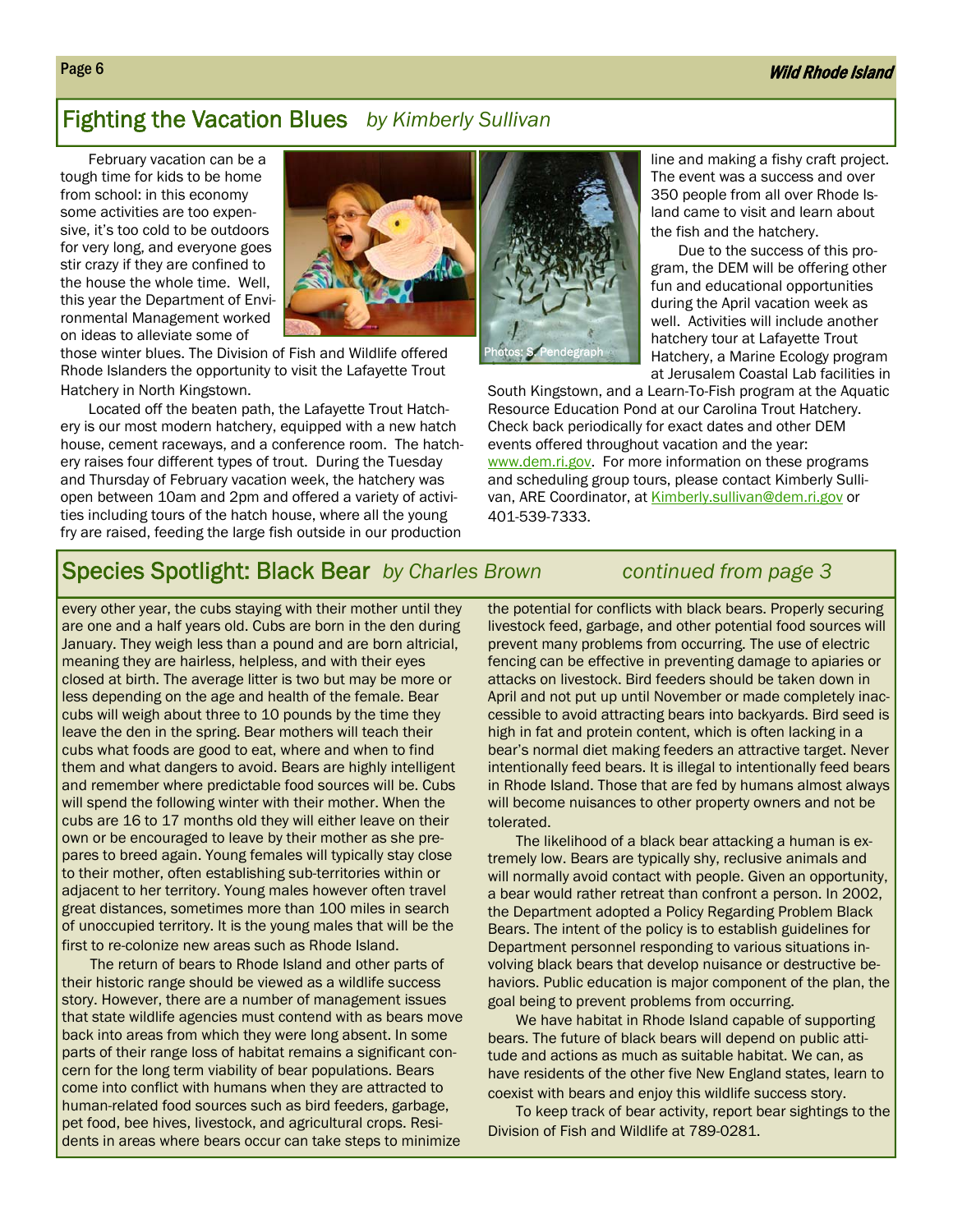# Kids Corner! *Presented by the Aquatic Resource Education Program*

# **Fishing Word**

Every year the Fish and Wildlife re  $180,000$  fish into R ponds, rivers and st the state. Why? T son is to provide the and women a chance without over-fishing populations. There ent types of trout r yearly - brook, rainb brown trout- which our State hatcherie we have been raising type of trout called trout. This fish is a at the hatchery's Fi Day held on May 7<sup>th</sup> Would you like to kn will be able to fish t cial trout? Simply f Fishing Word Searc write down, in order that have not been lines below the word

| l Search<br>Division of<br>leases over<br>hode Island's<br>reams across<br>he main rea-<br>e fishermen<br>to catch fish<br>g our native<br>are 3 differ-<br>released<br>bow, and<br>are raised in<br>es. Recently,<br>g another<br>the golden<br>only stocked<br>ree Fishing<br>of this year.<br><b>now where you</b><br>for this spe-<br><b>Finish the</b><br>h below and<br>, any letters<br>circled on the<br>d search. | K           | ı               | D           | S           | P                 | $\mathbf O$  | N           | D                | S            | F           | R | B           | Е |
|----------------------------------------------------------------------------------------------------------------------------------------------------------------------------------------------------------------------------------------------------------------------------------------------------------------------------------------------------------------------------------------------------------------------------|-------------|-----------------|-------------|-------------|-------------------|--------------|-------------|------------------|--------------|-------------|---|-------------|---|
|                                                                                                                                                                                                                                                                                                                                                                                                                            | N           | B               | B           | R           | $\mathbf O$       | W            | N           | Е                | F            | ı           | S | L           | н |
|                                                                                                                                                                                                                                                                                                                                                                                                                            | $\mathbf O$ | L               | A           | A           | I                 | Y            | R           | Е                | н            | C           | T | A           | н |
|                                                                                                                                                                                                                                                                                                                                                                                                                            | R           | U               | S           | I           | N                 | G            | E           | Е                | $\mathbf O$  | N           | A | $\mathbf C$ | S |
|                                                                                                                                                                                                                                                                                                                                                                                                                            | T           | Е               | S           | N           | L                 | F            | $\mathbf v$ | B                | R            | $\mathbf O$ | O | K           | ı |
|                                                                                                                                                                                                                                                                                                                                                                                                                            | н           | G               | T           | B           | Τ                 | ı            | A           | B                | $\mathbf O$  | E           | N | $\mathbf C$ | F |
|                                                                                                                                                                                                                                                                                                                                                                                                                            | Е           | ı               | $\mathbf O$ | $\mathbf 0$ | T                 | S            | R           | A                | D            | A           | T | R           | Y |
|                                                                                                                                                                                                                                                                                                                                                                                                                            | R           | L               | $\mathbf c$ | W           | R                 | н            | R           | P                | S            | $\mathbf O$ | T | A           | L |
|                                                                                                                                                                                                                                                                                                                                                                                                                            | N           | L               | K           | U           | N                 | T            | D           | T                | A            | $\mathbf O$ | P | P           | F |
|                                                                                                                                                                                                                                                                                                                                                                                                                            | P           | D               | Е           | E           | S                 | N            | ı           | K                | P            | M           | U | P           | R |
|                                                                                                                                                                                                                                                                                                                                                                                                                            | ı           | P               | D           | $\mathbf O$ | N                 | G            | $\mathbf O$ | L                | D            | Е           | N | ı           | Е |
|                                                                                                                                                                                                                                                                                                                                                                                                                            | K           | A               | Y           | A           | K                 | W            | $\mathbf O$ | N                | N            | I           | M | Е           | S |
|                                                                                                                                                                                                                                                                                                                                                                                                                            | Е           | D               | $\mathbf O$ | P           | Е                 | N            | ı           | N                | G            | D           | A | Ÿ           | н |
| <b>BROOK</b>                                                                                                                                                                                                                                                                                                                                                                                                               |             | <b>FISHING</b>  |             |             | <b>GOLDEN</b>     |              |             | <b>STOCKED</b>   |              |             |   |             |   |
| <b>BROWN</b>                                                                                                                                                                                                                                                                                                                                                                                                               |             | <b>BAIT</b>     |             |             |                   | <b>BOAT</b>  |             | <b>MINNOW</b>    |              |             |   |             |   |
| <b>NORTHERN PIKE</b>                                                                                                                                                                                                                                                                                                                                                                                                       |             | <b>RODS</b>     |             |             |                   | CANOE        |             |                  | <b>FRESH</b> |             |   |             |   |
| <b>BLUEGILL</b>                                                                                                                                                                                                                                                                                                                                                                                                            |             | <b>HATCHERY</b> |             |             |                   | <b>KAYAK</b> |             |                  |              |             |   |             |   |
| <b>PUMPKINSEED</b>                                                                                                                                                                                                                                                                                                                                                                                                         |             | <b>FLYFISH</b>  |             |             | <b>KIDS PONDS</b> |              |             | Answer on page 8 |              |             |   |             |   |



OPENING DAY APRIL BLACK CRAPPIE **BASS** RAINBOW